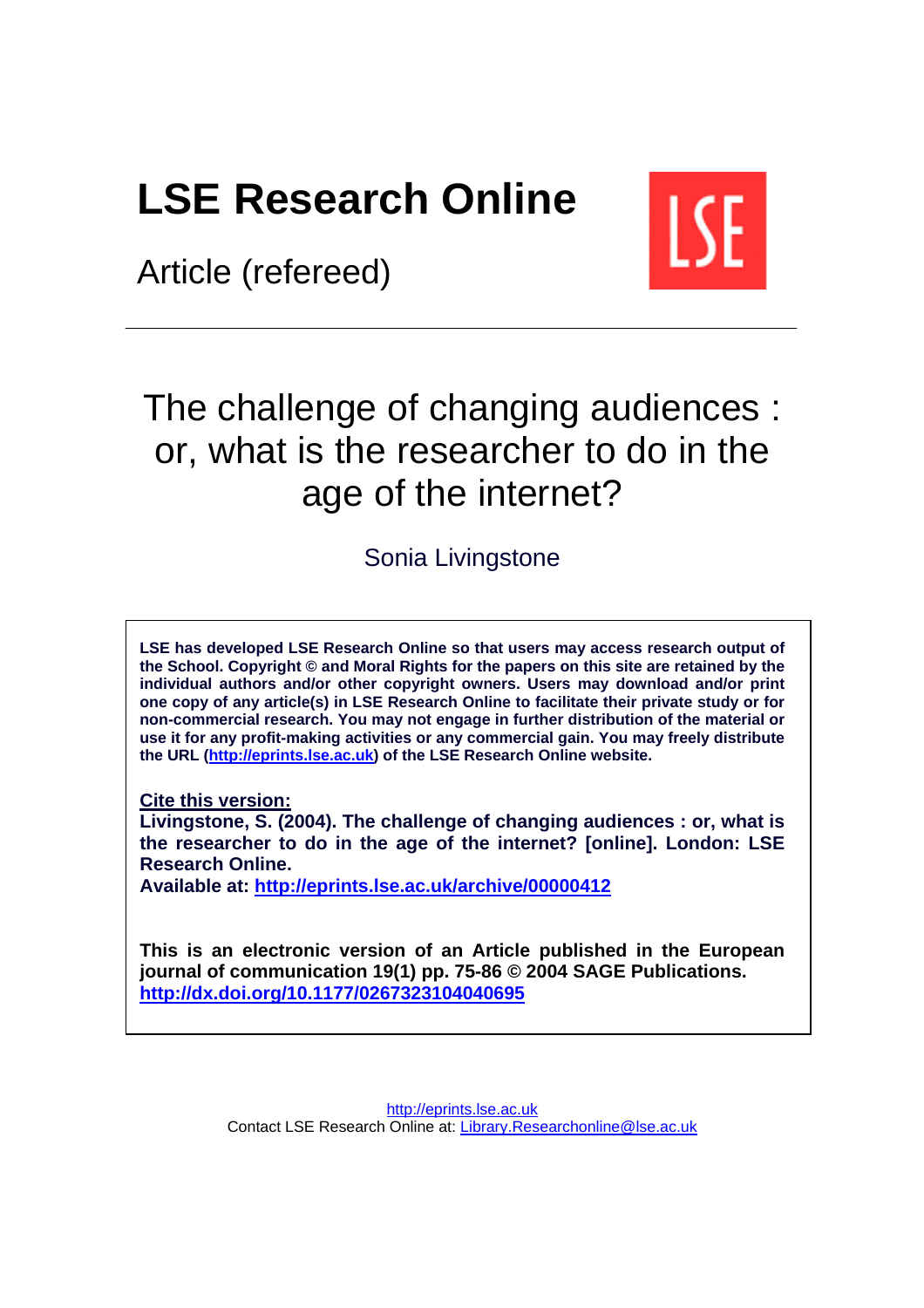

### **The mass television audience diversifies**

Fifteen years ago Allor (1988: 217) was far from alone in suggesting that 'the concept of audience is more importantly the underpinning prop for the analysis of the social impact of mass communication in general'. Today, given the growing range of information and communication technologies which come under the heading of 'media studies', audience research must ask itself whether its theories and methods are tied to a historically-specific medium - mass broadcast television - or whether instead there are lessons from the study of mass television and its audience which can guide the analysis of the new media environment.

Throughout the latter half of the last century, in most industrialized countries, television has been a medium which has dominated our leisure hours, our national cultures, our domestic living rooms and our modes of family life. It achieved a comprehensiveness of appeal and reach never before surpassed nor likely to be in the future. Clearly, television is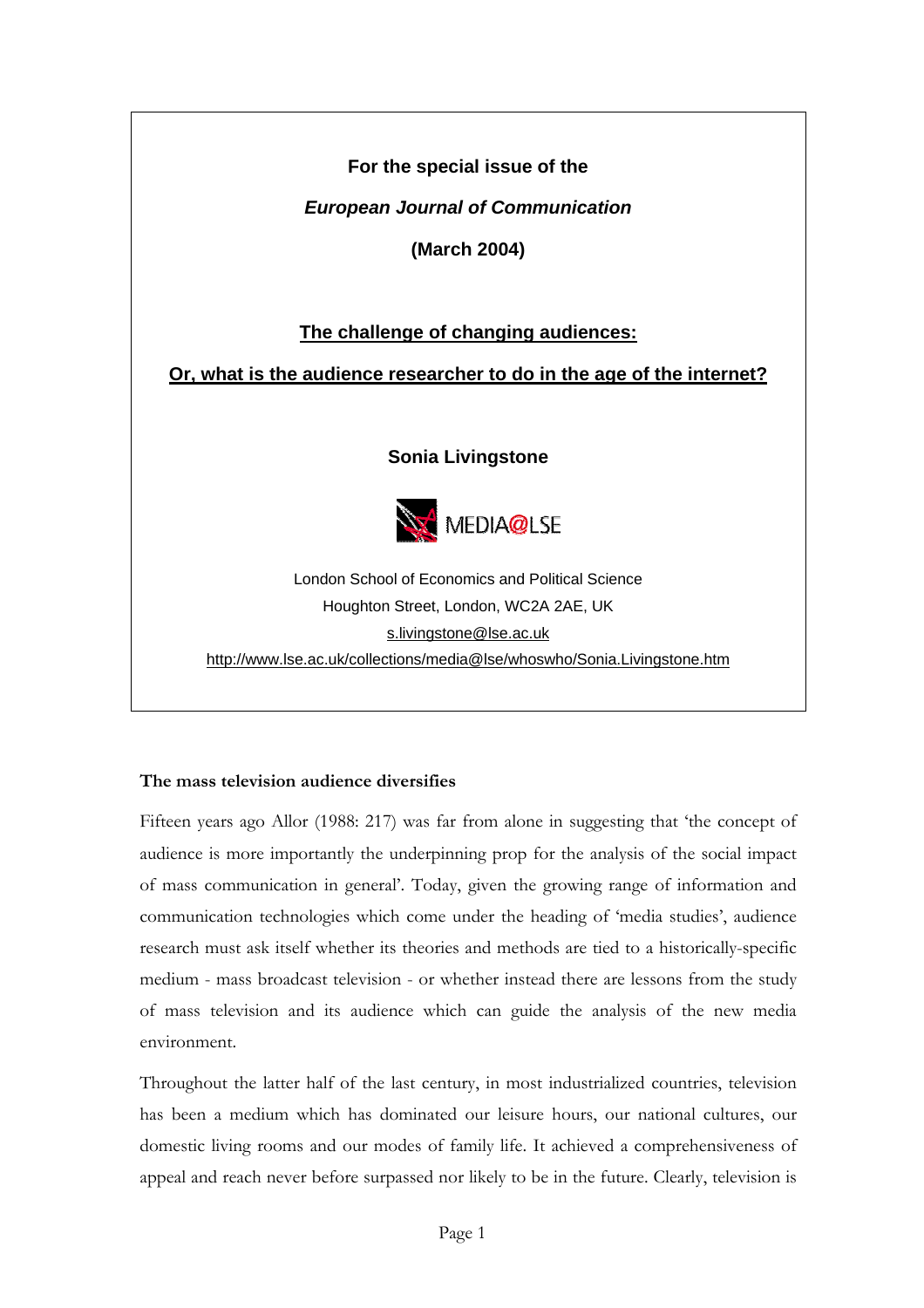changing, diversifying its forms, extending its scope, penetrating further into public and private life. The home contains multiple sets, each with multiple channels, and these are converging with multiple other technologies - telephony, radio, computing, even print. The activity of viewing, therefore, to which we have devoted so much attention, is converging with reading, shopping, voting, playing, researching, writing, chatting. Media are now used anyhow, anyplace, anytime.

With the benefit of hindsight, we see that the 'television' of media theory was temporary rather than timeless, particular rather than universal, a historically and culturally specific phenomenon which lasted – in Europe and North America, at least - for just forty years or so, from the 1950s to the 1990s. Now that the history of audiences is beginning to be told, it is becoming clear that, as with television, audiences were not the same before and will not be the same again. For the past half century, we have not so much researched 'the television audience' as we have researched national, often public service, mass broadcast, non-interactive television along with a nationally-conceived, consensus-oriented, sit-back on the couch, family audience in the living room. Recent rhetoric from the BBC exemplifies these apparent changes. Today, it says, the BBC is 'rethinking its relation to the audience in a digital age'. No longer is the elite and powerful mass broadcaster seeking to inform, entertain and educate the nation, instead the BBC hopes to be 'connecting communities', 'a facilitator of communities of interest online', seeking to address and – significantly – to invite or 'mediate user-generated content' from a diversity of audiences, local and global, according to their specific interests and across a range of platforms including broadcasting and the internet (Childs, 2003).

It seems that mediated communication is no longer simply or even mainly mass communication ('from one to many') but rather the media now facilitate communication among peers (both 'one to one' and 'many to many'). Perhaps even this distinction – between peer-to-peer and mass or broadcast communication - is becoming outdated as new and hybrid modes of communication evolve. Or are these claims for change overstated? If some say that the days of television are over, that the concept of the audience is becoming obsolete, others warn against getting carried away by the hyperbolic discourse of 'the new', neglecting significant historical continuities and so reinventing the wheel of media and communications research.

To take another example, the technological interface of the internet facilitates both one-toone and one-to-many communication processes, but such a technological convergence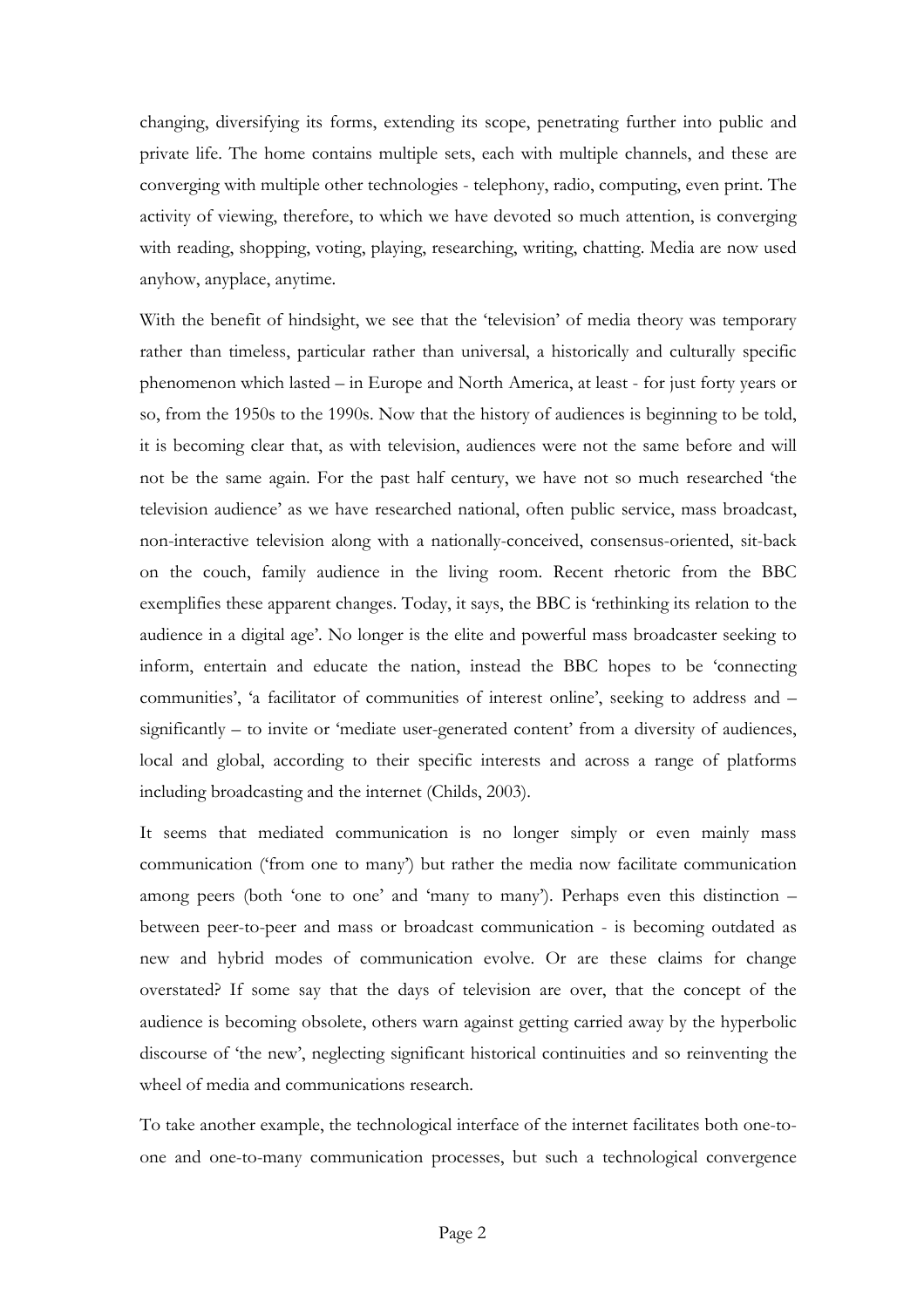does not necessarily result in a convergence or blurring of types of communication (though the economics of new media markets may alter the balance between one-to-many and one-to-one communications, just as the political economy of new media may alter the balance of power between participants in a communicative exchange). Indeed, just as hybrid genres on television – talk shows, for example – seem to reaffirm long-standing analytic categories (expertise, experience, authority, argumentation) precisely through their apparently destabilising effects, so too the hybrid forms on the internet (voting for *Big Brother*, for example, or online chat about the soaps) are fascinating but do not necessarily undermine well-established distinctions in the field of communication. Or at least, this is an empirical as well as a theoretical question, demanding continued investigation into the production, circulation and interpretation of texts in context – and so into the activities of audiences.

While we debate the move from old to new (Jankowski et al, 1999), other academic disciplines – information science, education, social studies of technology, humancomputer-interaction, economics - are becoming interested in the changing communication environment. Problematically, each of these fields, understandably, locates its centre of gravity elsewhere, framing the media as a specific and only contingently influential factor in their analysis; hence they underplay the symbolic, institutional and social complexity of the media. Particularly, they tend to defer the study of audiences and users of new information and communication technologies to the last stage in a long chain of more interesting processes. So, the old arguments which rendered audiences visible, interesting and significant must be rehearsed and adapted for new times.

Given these changes and challenges, this paper has been motivated by a sense that the energetic programme of audience research is not yet playing to its strengths. Ten or so years ago all was confidence and excitement in reception and then ethnographic studies, accompanied by ambitious talk of convergence of text and reader and, more grandly, of qualitative and quantitative methods, political economy and cultural studies, even social science and humanities. But soon after, the signs of dissatisfaction with supposedly celebrated, resistant, active audiences together with some of the supposedly flimsy methods used to research them, were loudly voiced and perhaps too readily acceded to, resulting in something of an exodus (of interest, of researchers) from audience studies as the field turned its attention to ever-newer media or other cultural phenomena.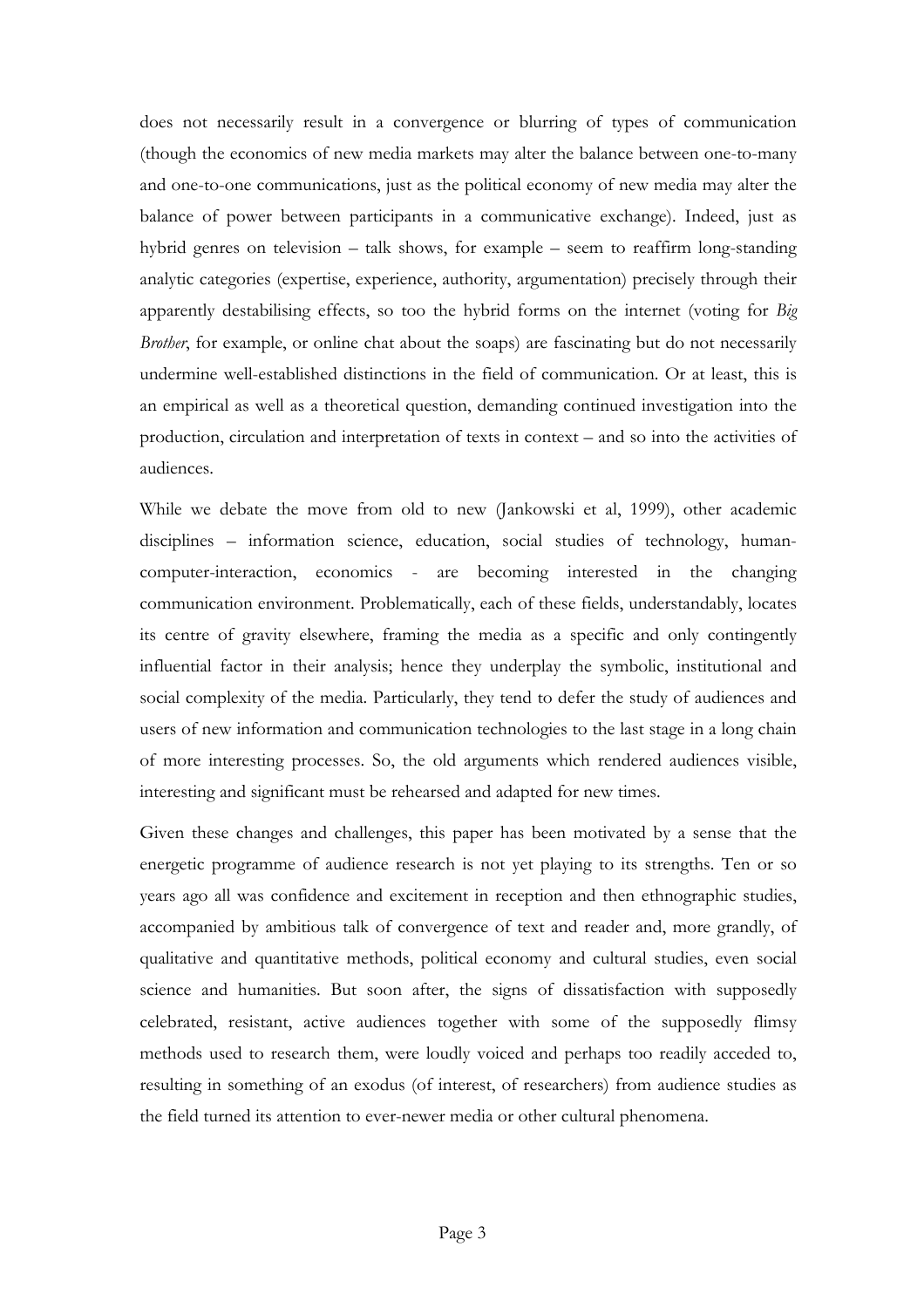Meanwhile, the media industry, having boldly taken over the many of the ideas and methods of the academy – including semiotics, critical and cultural studies and ethnographic methods – is, unlike some in media studies, agog with the fate of the audience – as it decamps to the internet and computer games, as it chooses global brands over public service programmes, as it finally fragments away from the mass audience, following its fandoms across media, innovating in intertextual, transtextual, unexpected practices of use. And while industry and government actively pursue some lively regulatory debates, the academy is not as engaged – not being so keen to desperately seek the audience - as perhaps it should be.

This is doubtless melodramatic - many continue in audience research, neither derailed by the radical contextualism of the ethnographic turn nor by the arrival of new media. After all, television still occupies many hours of our days, being centre stage for our political life, focal point for popular culture and preferred window onto the global drama. Yet the challenge of a moving target, and hence a changing subject matter, faces us all. Has the internet and its users taken over the agenda? Look at recent journal issues, ask where research funding is going or what our students want us to lecture on. So, this paper also asks, what is the audience researcher to do in the age of new, converged, interactive media?

#### **Taking the text-reader metaphor forward**

The argument for the active television audience has probably been taken as far as it can go. But what is intriguing and challenging for audience research is the ways that new interactive technologies put interpretative activities at the very centre of media design and use. As Fornas et al (2002: 23) comment, 'recent digital technologies have radically enhanced these kinds of interactivity by explicitly emphasizing the user's response and active assistance in the formation of the media text itself and by developing particular tools to facilitate this'. Thus, the new media environment crucially extends the scope and importance of arguments in 'active audience' theory by transforming hitherto marginal (and marginalized) tendencies into the very mainstream of media use. Audiences and users of new media are increasingly active - selective, self-directed, producers as well as receivers of texts. And they are increasingly plural, whether this is conceptualised as multiple, diverse, fragmented or individualised. Hence, key terms in audience research are more, not less, significant in the new media environment - choice, selection, taste, fandom, intertextuality, interactivity. At the same time, the theoretical and policy agenda of audience research has a renewed relevance, raising questions of harmful content, domestic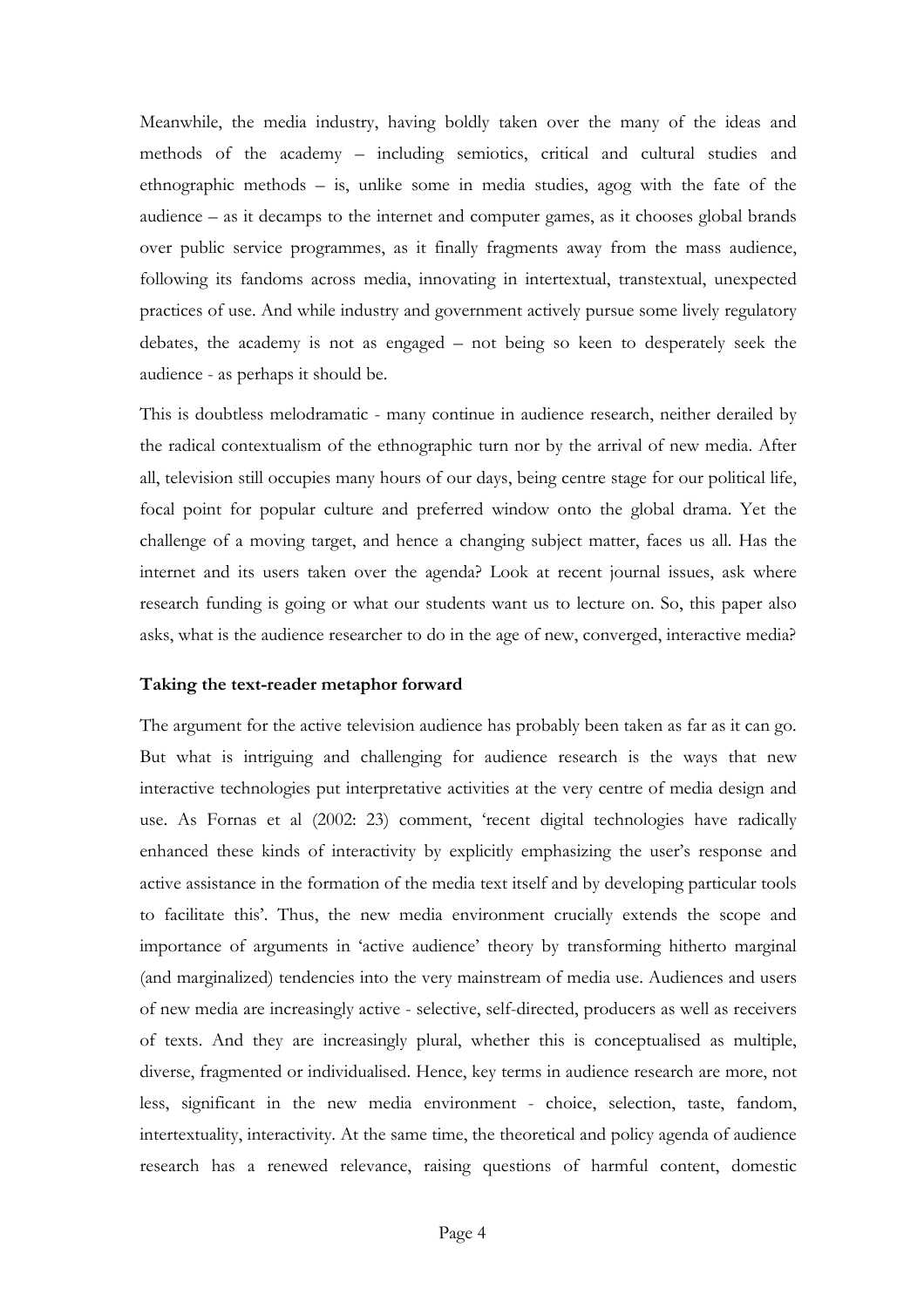regulation of media, participation in a shared culture, ensuring informed and democratic consent, and so on.

A good start would be to explore how far tried and tested ideas about audiences, following the text-reader or encoding-decoding approaches, can usefully be applied to users of new media (Livingstone, 1998). After half a century of television audience research, we know that processes of media influence are far more indirect and complex than popularly thought. We know that not only does the social context in front of the screen frame the nature of the engagement with what is shown on the screen, but that in many ways which we can now elaborate, people are active in shaping their media culture. And we have a critical account of how the media industry shapes, and constrains, people's material and symbolic environment, for the separation of producers from audiences (or consumers), and the power imbalance between them, is of course the prime subject of media and communications research.

Audiences have been found to differ from researchers in their reception of media content. And since audiences work to make sense of media contents before, during and after viewing, they are themselves heterogeneous in their interpretations, even, at times, resistant to the dominant meanings encoded into a text. Viewers' interpretations diverge depending on the symbolic resources associated with their socio-economic position, gender, ethnicity, and so forth, although some possibilities for critical or oppositional readings are anticipated, enabled or restricted by the degree of closure semiotically encoded into the text. In short, engaging with symbolic texts rests on a range of analytic competencies, social practices and material circumstances.

In the field of television studies today, no-one would presume the nature of audience response from knowledge of media content alone, nor argue for a direct link between the meanings supposedly inherent in the text and the effects of those meanings on the audience. Yet this is far from the case in new media studies, resulting in a distinct sense of *déjà vu*. We seem to treat 'the internet' as a 'black box', despite having developed a complex theory of codes, genre, mode of address etc for analysing television. Tacit assumptions are made about internet users - their interests, thoughts and choices - as if we never found it necessary to study empirically the implied and actual readers of television texts. And speculation about the impact of the internet too rarely remembers the long and frustrating debate over the – in fact, indirect, contingent and multiply determined - effects of television.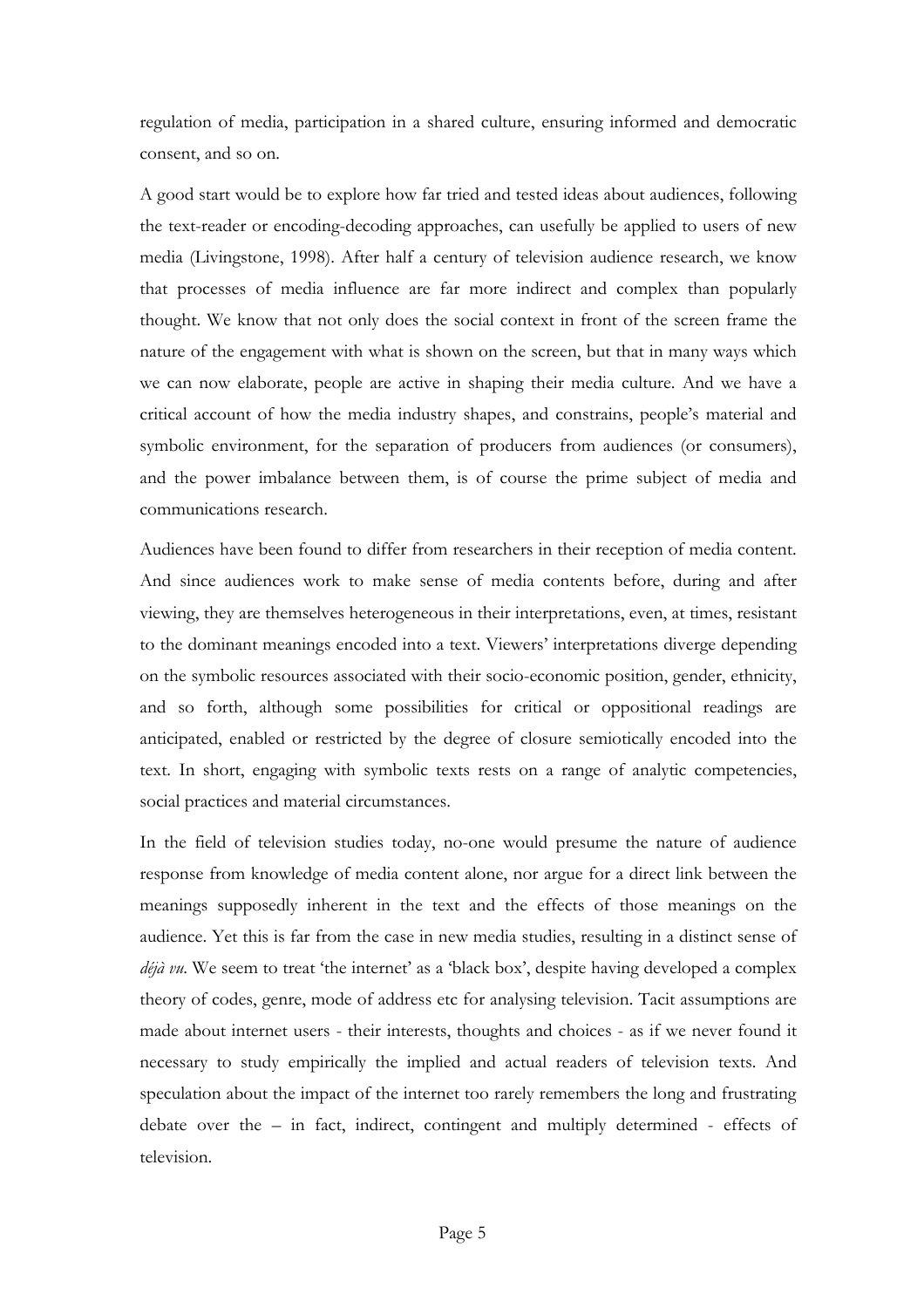Consider how accounts of 'what's new' about the internet rely on speculation regarding the user's role and engagement. For example, it is claimed that hypertext 'offers different pathways to users…the extent of hypertext is unknowable because it lacks clear boundaries and is often multi-authored' (Snyder, 1998b: 126–7). And that 'hypertext seems to add dimensions of writing, and to that extent may encourage new practices of reading as well: ones that might prove more hospitable to alternative, non-traditional points of view and more inclusive of cultural difference' (Burbules, 1998: 107). Stimulating though these speculations are, they are reminiscent of semiotic analyses of film and television before the advent of audience reception studies, full of assumptions about the interpretative role of the reader (Eco, 1979) and leaving open the door to prejudiced or naïve assumptions about the activities of real, socially-located audiences (then we disparaged the trashy housewife fan of soaps, now, in an interesting about turn, we admire the supersophisticated youngsters hacking their way to anarchy).

So, let's research internet and other new media users. How do people follow hypertext pathways? Does it add new dimensions of writing? Are new practices of reading emerging? Are these more hospitable to alternative views, more inclusive of difference? More generally, what are the emerging skills and practices of new media users? How do people variously 'read' the world wide web? What practices surround the use of the web, email, chat, and so forth? What competencies or literacies are people thereby developing?

Think back to how psychological research on reading revealed the dependence of the interpretative strategies of the reader on the structure of the text – influencing visual scanning of the page, checking back and forth or across headings and following the narrative or logical structure of text segments (Coltheart, 1987). Audience reception research, albeit taking a more cultural approach, revealed parallel connections between the conventions of television and viewers' decoding strategies – the soap opera viewer, for example, builds up an understanding of the characters, puzzles over the secrets, eagerly anticipates the cliff-hanger, guesses the outcome of a subplot, recalls when appropriate the significant events from past episodes, etc, all in accordance with the conventions of the genre (Livingstone, 1998). But what do we know of someone engaging with a computer screen, searching the web or playing an adventure game online?

In the new media environment, it seems that people increasingly engage with content more than forms or channels – favourite bands, soap operas or football teams, wherever they are to be found, in whatever medium or platform. Fandom is increasingly important as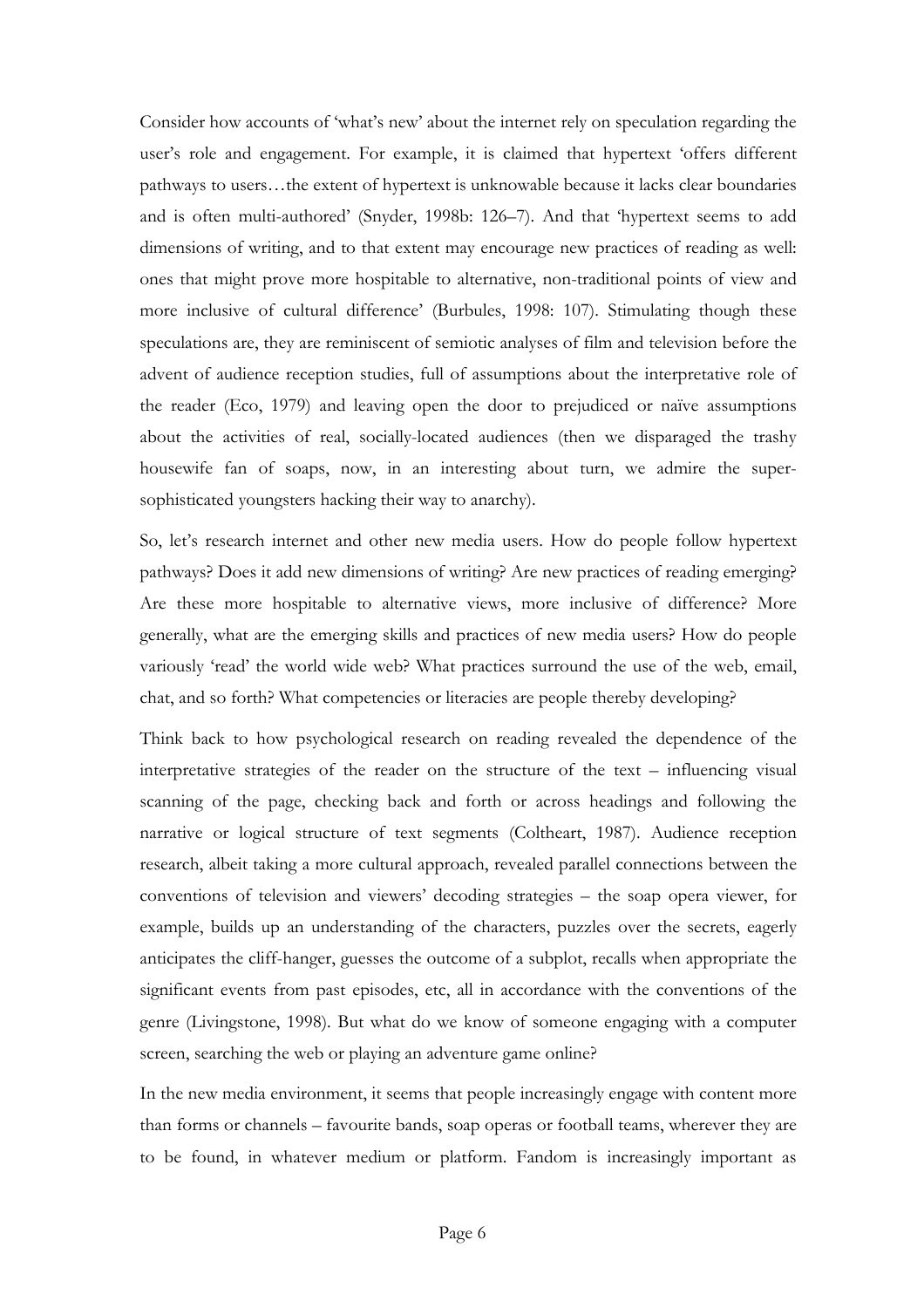audiences fragment and diversify. And as media become interconnected, increasingly intertextual, it is content irrespective of the medium that matters to people *qua* fans, for they follow it across media, weaving it seamlessly also into their face-to-face communications. This is not to say that form is unimportant. In television studies, the concept of genre offered a way of thinking about the interaction between text and reader: how the text organises its expectations of, invitations to, spaces for, the reader; how a reader orients to, generates hypotheses about, becomes involved with, the text; how cultural conventions shape individual media experiences; how creative and selective activities of individual authors and readers generate or modify cultural conventions. So, what are the genres of new media?

Reception studies may prove particularly apt for a focus on the new technological interfaces and contents. Certainly, the texts of the new media pose some particular challenges: they are often multimodal, hypertextual and ephemeral, as is the case for much of the world wide web; they blur production and reception; and they result in the emergence of new genres or facilitate the convergence of once-distinct practices. Can the conceptual repertoire of the text-reader approach – with its stress on openness, indeterminacy, textual invitations, interpretative paths, preferred readings, and so forth – help here in developing an integrated analysis of new media texts and audiences? At present, the analysis of new media audiences is impeded by the lack of a sophisticated analysis of the new media environment in terms of text, technology and cultural form. Unlike in the early days of audience reception studies, when a subtle reading of audiovisual texts - whether based on literary criticism, ideology critique, semiotics, rhetorical analysis, etc - was already in well-established, today research on new media texts and their audiences must proceed in tandem.

#### **Framing the methodological tasks ahead**

In beginning to approach these questions, even the most sophisticated commentators can be seen to fall back on common-sense description of personal experience – their own children playing games, their mother learning to use the internet – apparently forgetting that audience research has developed an extensive range of methods precisely in order to challenge *a priori* assumptions, generalisations and misconceptions about 'the audience'.

Three challenges have, over several decades, driven the search for methodological rigour: the gap between what people say they do and what they do in practice (inevitable yet problematic, even though both discourse about viewing and viewing practices are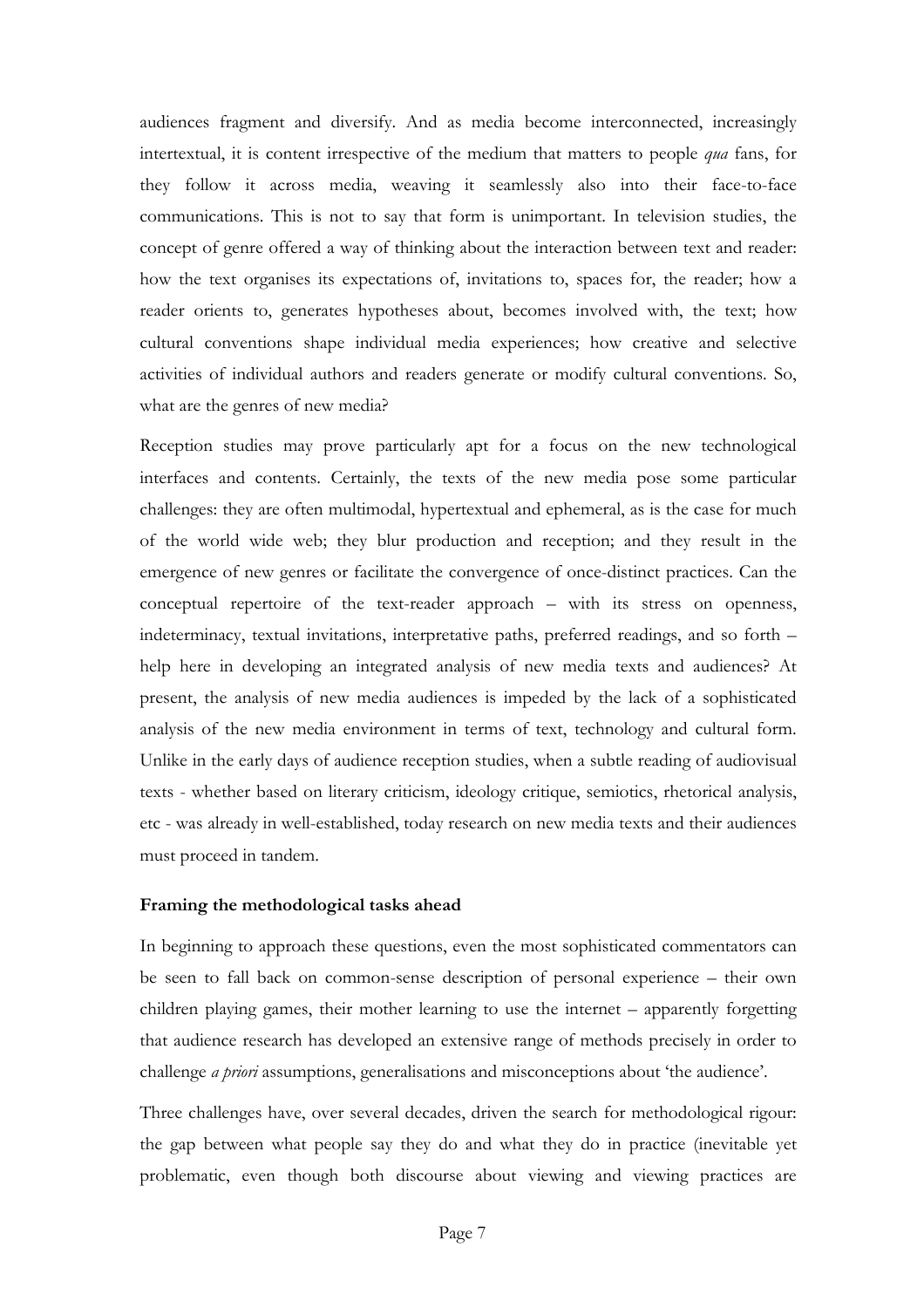significant); the relation between text and reader  $-$  i.e. the process of interpretation, as it relates to a diversity of media, genres and forms; the question of consequences or effects – why the received meanings of television matter in everyday life. In addition, as in all social science, audience research has grappled with questions of demography – of the distribution of meanings and practices across a diverse population. In turning to new media, especially to the internet, how far can we learn from the experience of audience research, and how far must we begin again? Arguably, each of the above challenges is magnified for the internet.

Methodologically, audience research is faced with trying to capture experiences which are private rather than public, experiences concerned with meaning rather than overt practices, experiences of all society not just the elite, experiences commonly regarded as trivial and forgettable rather than important. In researching internet use, practice is often very private, located in the bedroom or study, making the audience researcher's presence even more salient than the days of observing family television in the living room. Internet use is at times highly personal, even transgressive – including intimate conversations, pornography, personal concerns, etc, making observation or interviews difficult. Even if we get close to the experience of internet use, it is unclear how to record this – completing a survey about an evening's viewing is tricky but by no means as tricky as recording an evening's surfing, game playing or instant messaging.

Further, the interpretative relation between text and reader online raises both practical and theoretical problems. New media researchers have no stacks of neatly labelled video tapes on their shelves, no stacks of newspapers in the corner of the office, no industry records of audience ratings categorised by demographics; rather they barely know how to track their 'texts' given the three-fold problems of overwhelming volume of material, temporary existence of material, and its 'virtuality' (hypertext being dependent on users to 'actualise it'; c.f. Eco, 1979). Further, there are no easy distinctions to be made in terms of channel, form or genre, there being few textual studies on the basis of which audience research can formulate its questions. Add to this the fact that online people are producers as well as receivers of content, and that they routinely multitask across platforms and applications, and the extent of the challenge becomes apparent, exacerbated by the fact that many users of the research are themselves unfamiliar with the medium.

Lastly, the question of consequences is being asked with some urgency by policy makers and public alike. As with the early days of television (Wartella and Reeves, 1985), this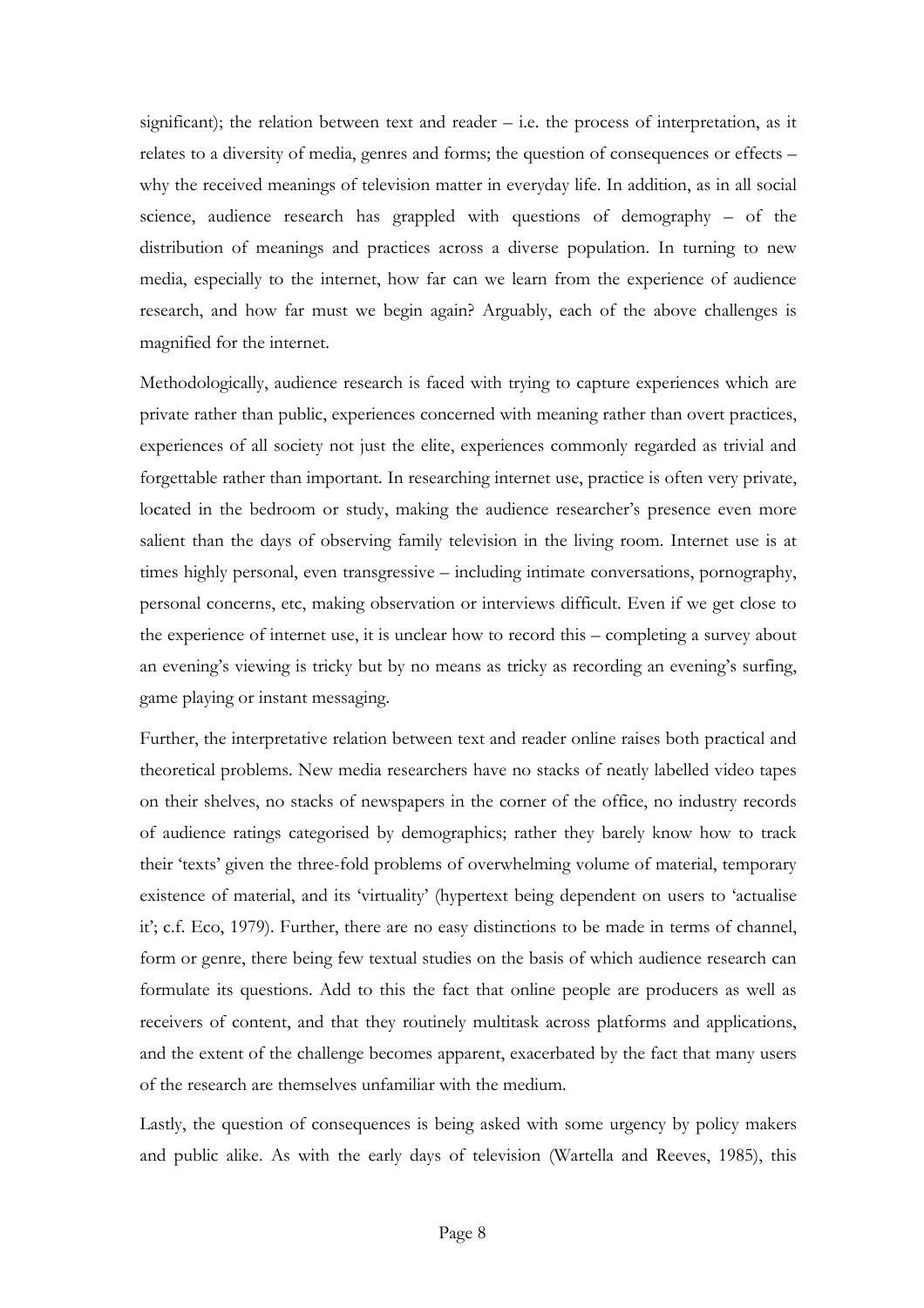public/moral agenda foregrounds simple effects questions, largely focused on averting harm, and only gradually and reluctantly learns to ask more complex questions of meaning and practice. Hence, the research community is asked: does internet use result in harm to children and young people? does inadvertent exposure to pornography produce long-term harm, does playing violent games online make boys more aggressive, does immersion in a branded consumer culture produce a more materialistic generation, is the internet changing the way children think and learn? – all questions which, as we know from television effects research, are impossible to 'answer' in any simple fashion.

Clearly, as with audience theory, there are methodological lessons we can take forward into new media studies and there are new problems to be faced, some of which are just beginning to be addressed (e.g. Hine, 2000).

#### **New media – texts to be interpreted, technologies to be used**

In analysing television audiences, reception was located precisely at the interface between textual and social determinations. In extending this to other domestic media and communication technologies, Silverstone (1994) contrasts the media *qua* material/technological objects (located in particular spatio-temporal settings) with the media *qua* texts/symbolic messages (located within particular sociocultural discourses). The former invites analysis of media use in terms of everyday domestic consumption practices; the latter invites an analysis of the relation between media texts and the interpretive activities of particular audiences. In consequence, the audience or media user is also doubly articulated as the consumer-viewer (or consumer-listener/player/surfer etc), for people are simultaneously interpreters of the media-as-text and users of the media-asobject.

However, when Radway (1988) called for 'radical contextualism' in audience research, she encouraged the analytic displacement of the moment of text-reader reception by ethnographic studies of the culture of the everyday, tipping the balance of audience research away from reception and towards consumption studies (Livingstone, 2003). In approaching the new media environment, this imbalance must be righted, for here as before, both articulations of the new media are crucial. After all, although all technological innovations are undoubtedly rendered socially meaningful through practices of use, only the media mediate (*sic*) symbolic communication. Moreover, the text-reader metaphor of reception studies avoids the focus on technology *per se*, and thereby sidesteps the charge of technological determinism which is rather too readily (and at times unfairly) levied against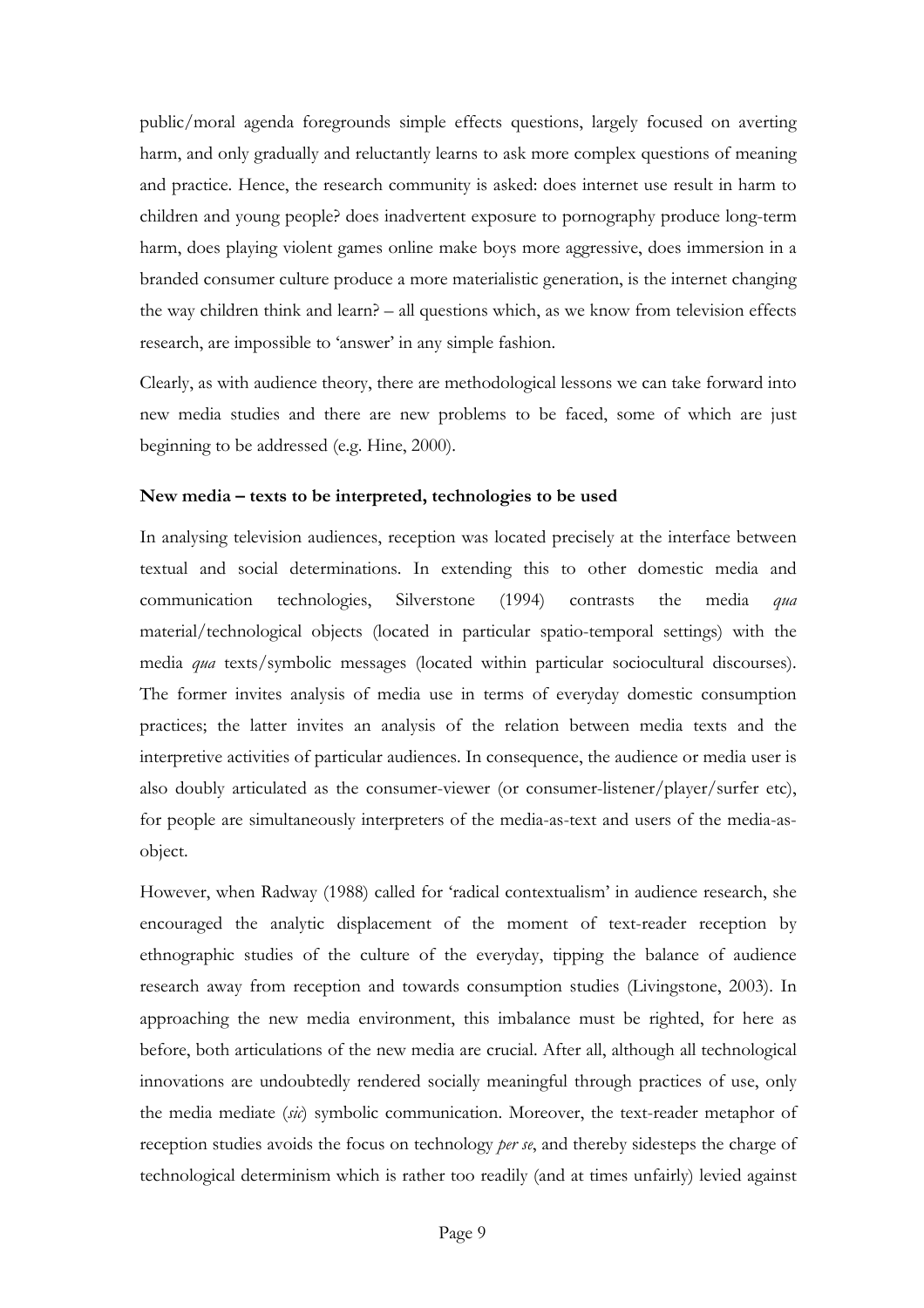those claiming that (technologically) new media are also new in social terms (for the language of texts rather than technologies lends itself to talk of facilitating, affording or preferring, rather than influencing or impacting on).

In short, whether the media in question involve the peer-to-peer communication of email, or the one-to-many communication of a global news network, new media and communication technologies are text-centred. They not only have symbolic meaning as objects *per se* but they carry multiple, diverse and changing symbolic messages. Hence, where a sociological account of consumption or of everyday practices of use will suffice for the washing machine or the toaster, it will not do so for the walkman or the games machine. Hence the promise of a text-reader analysis.

Intriguingly, the history of audiences suggests that relations between reception and consumption are themselves historically contingent. It turns out that the invisibility, or privatization, of what audience members are thinking, or learning, or feeling is a rather new (i.e. twentieth century) problem, initiating a separation between the use of media-asgoods and the reception of media-as-texts. In earlier centuries, use and reception were more intimately connected, so that reception could be to some degree 'read off' from the participatory activities of audiences in particular social contexts of media engagement or use (see historical accounts of the visible and audible participation of live audiences for shows, carnival, theatre, etc., such vociferous activity thereby marking their pleasure and displeasure, their critical response or their incomprehension, etc; Butsch, 2000). Hence, how people acted materially, in time and space, during as well as before and after the performance, revealed their symbolic, emotional and cognitive engagement with the text.

But in the age of mass television use and reception became disconnected, and audiences' interpretative activities in particular became privatised and interiorised, and so relatively inaccessible to observers. This inaccessibility became the focus of moral anxieties, centring on the fundamental ambiguity, to the observer, of the (at least initially) newly silent, physically inactive audiences. Is the person sitting quietly on the sofa watching television part of a respectable audience, paying careful attention and concentrating on understanding and benefiting from the entertainment offered, or are they passive couch potatoes, dependent on media for their pleasures, uncritical in their acceptance of messages, vulnerable to influence? And, if they do not sit quietly, as increasingly they do not, are they active audiences participating in their social world or disruptive audiences, unable to concentrate? Such uncertainties on the part of the observer invite prejudiced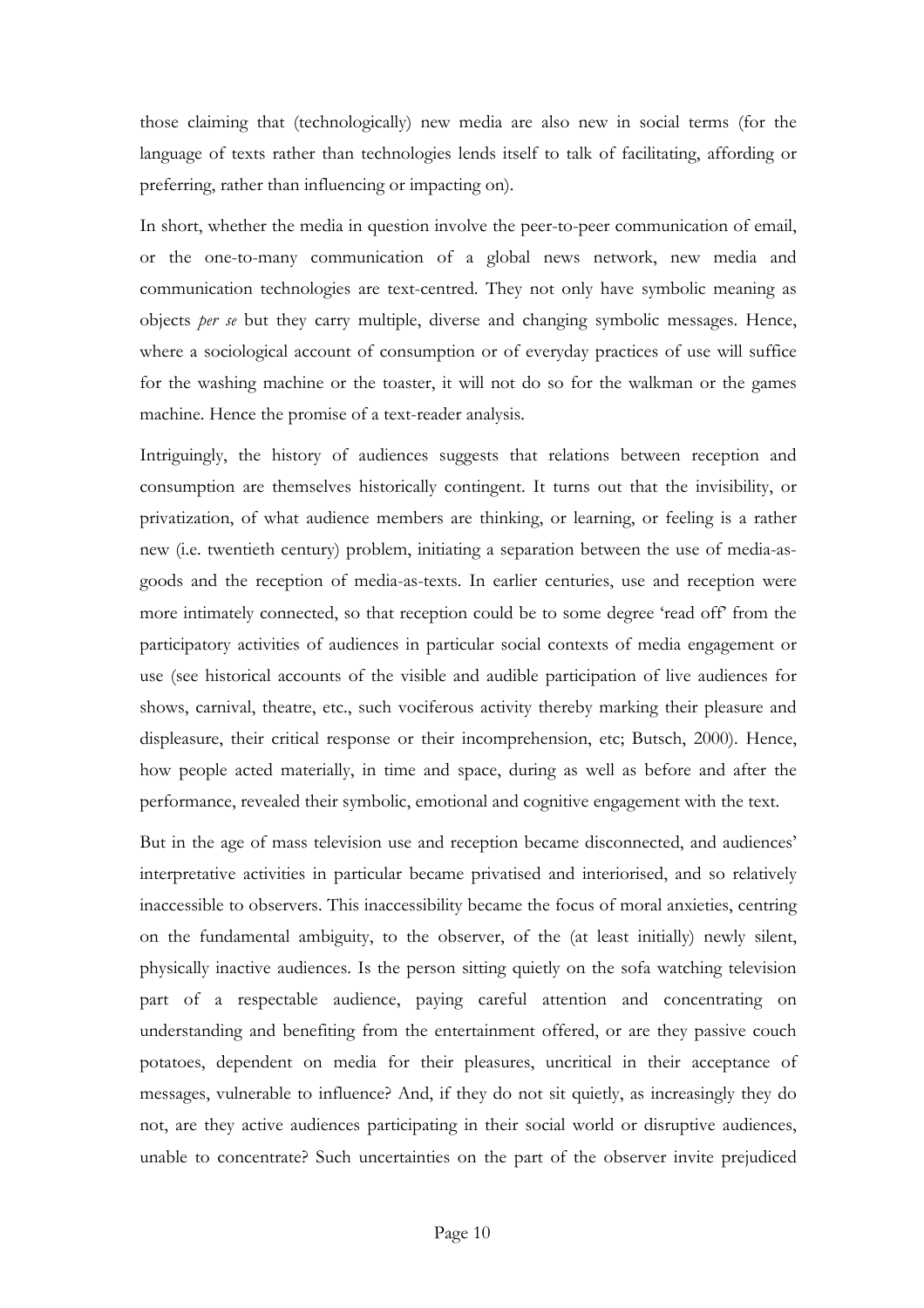interpretation inflected by class and gender: a middle class man attentively watching the news is assumed to be alert and thoughtful, a working class woman attentively watching a soap opera is assumed to be mindless and uncritical; other people's children stare mindlessly, your own can be trusted to concentrate properly.

In an interesting reversal of this trend, it seems that now, in the new media environment, reception may be once again gleaned – at least to some extent - from an analysis of use. For audiences are increasingly *required* to participate audibly and physically, albeit that their activities require a subtle eye on the part of the observer. Users are, necessarily, clicking on hypertext links in order to create a sequential flow of images on the world wide web, typing in order to co-construct the messages of the chat room, externalizing their interpretation of interface design and genre when producing their website, and manipulating their game character – visibly with or against the grain of the text - in order to keep the game going. They are also accumulating auditable references to their content selections though 'favourites' folders, inboxes, history files, software downloads, and so on.

So, although it will remain a methodological challenge to discover what participants are thinking or feeling when they engage with new media, it is thought-provoking that, increasingly, without people's physical and hence visible participation in the process of communication, there will be neither text nor reception in the first place. Hence, while the nature of 'audiencing' (Fiske, 1992) is surely changing, just as surely will audiences remain central to the analysis of the new communication environment.

#### **References**

Allor, M. (1988). Relocating the Site of the Audience. *Critical Studies in Mass Communication*, 5, 217-233.

Burbules, N. C. (1998). Rhetorics on the Web: Hyperreading and Critical Literacy. In I. Snyder (Ed.), *Page to Screen: Taking Literacy Into the Electronic Era* (pp. 102-122). New York: Routledge.

Butsch, R. (2000). *The Making of American Audiences: From Stage to Television 1750-1990*. Cambridge: Cambridge University Press.

Childs, Greg (Head of Future TV, CBBC, BBC). (2003). Cell-phones and Mobile Opportunities and Challenges: A broadcaster's perspective. Paper presented to the